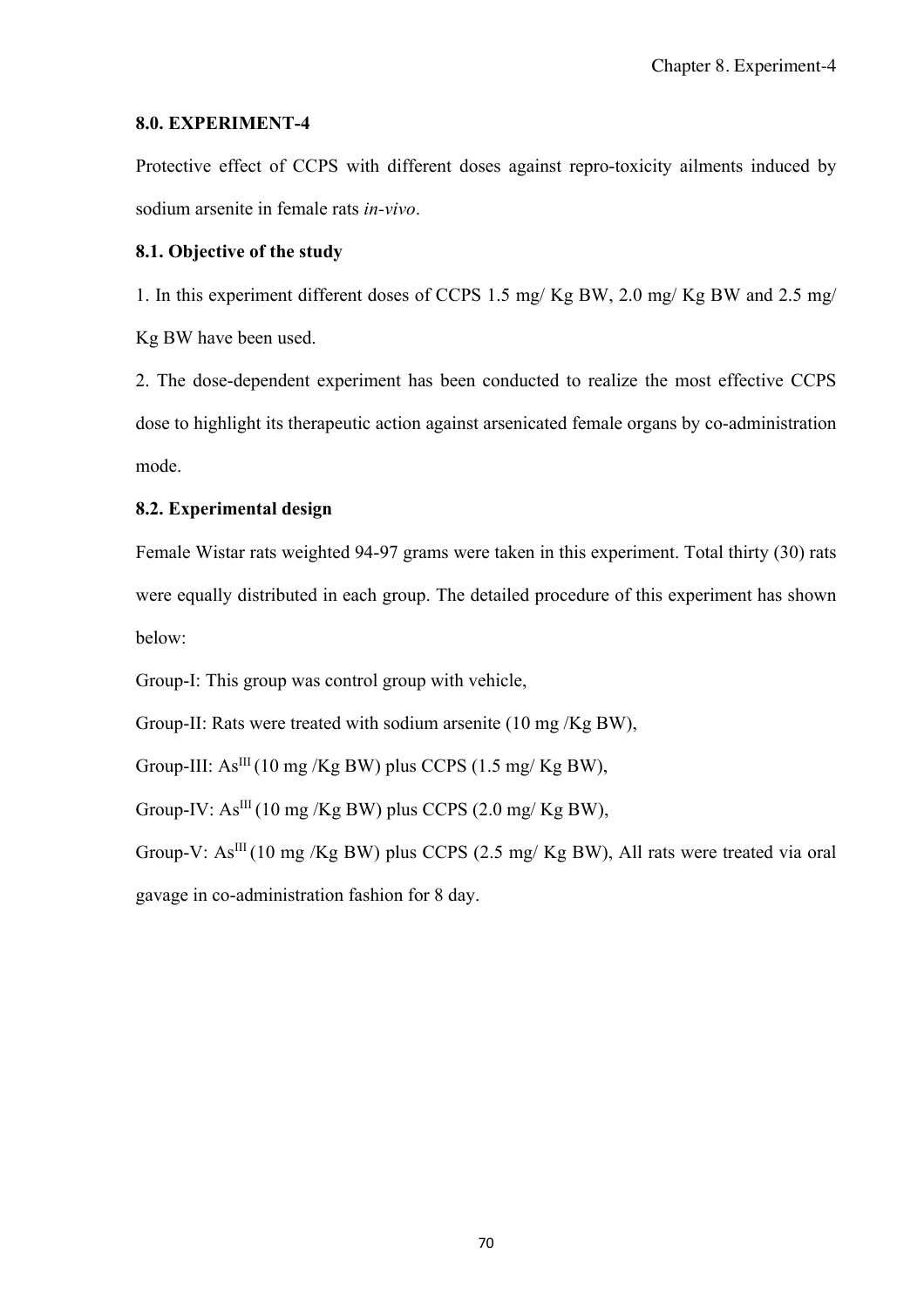

Body weights of these rats were examined throughout the experiment. Finally, after 8 days of the arsenic treatment and CCPS ingested rats were anaesthetized by HCl ketamine. Blood samples, liver and sex organs were collected from rats following institutional ethical guidelines. All the dissected samples were preserved at  $-20^0C$  temperature. All anaesthetized rats were finally euthanized using the overdoses barbiturate.

### **8.3. Results**

#### **8.3.1 General growth of the animals and reproductive organ weights**

After treatment with sodium arsenite for 8 days, there was no significant variation in somatic growth when compared with control (Table 8.1). But after the treatment with sodium arsenite a significant diminution was noted in ovarian as well as uterine somatic indices when compared with that of vehicle with control group (Table 8.1). The doses of 1.5 mg 2.0 mg and 2.5 mg CCPS /Kg BW have extensively maintained the rats body weight (Table 8.1)

### **8.3.2. Pattern of estrous cycle**

A consistent diestrous phase was noticed in arsenic ingestion group when compared to vehicle with control (Fig 8.1). The control rats have maintained the normal and regular estrous phases throughout experimental time. Three different doses of CCPS on the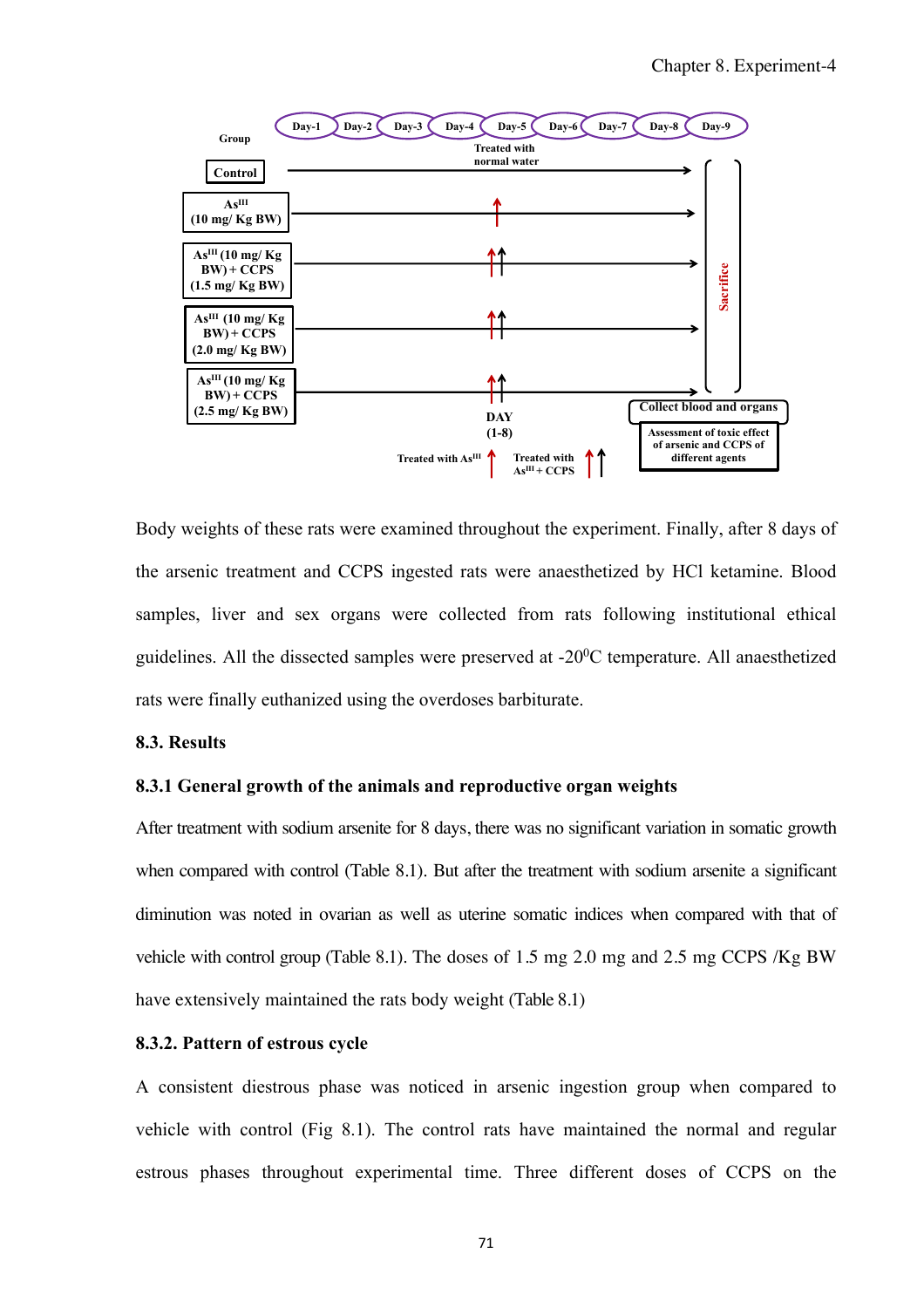arsenicated group maintained the regularity of estrous cycle pattern (Fig 8.1). For maintaining the estrous phase, 1.5 mg dose of CCPS has significantly effective. Though 2.0 and 2.5 mg doses of CCPS more significantly protective than 1.5 mg/ Kg BW (Fig 8.1).

### **8.3.3. Uterine lipid peroxidation and CD levels**

A significant increment in uterine MDA and CD level was noticed in arsenic challenged group (Table 8.2) as compared to respective control. Same effect was also noted in supplementation with 1.5 mg/ Kg BW CCPS dose (Table 8.2). However, CCPS at 2 and 2.5 doses showed more significantly ptotective the uterine MDA and CD (level (Table 8.2).

### **8.3.4. Uterine enzymatic antioxidant activities**

A noticeable reduction was observed in uterine SOD and catalase activities in As<sup>III</sup> ingested group (Fig 8.2A and 2B). CCPS at the dose of 1.5 mg/ Kg BW has no significant effect in the uterine enzymatic activities (Fig 8.2A and 2B). Whereas, arsenic ingested groups along 2 and 2.5 mg doses exhibited more significant protection for the uterine SOD and catalase activities (Fig 8.2A and 2B).

Electrozymographic imaging revealed that arsenic ingested rats appreciably reduces the SOD and catalase band intensity expression as compared to the control (Fig 8.2C and 2D). Dose of 1.5 mg CCPS / Kg BW did not maintain the expression of uterine enzymatic. Various dosses especially at 2 and 2.5 mg CCPS dosses significantly gained the SOD and catalase and expression (Fig 8.2C and 2D).

### **8.3.5. Ovarian steroidogenesis, gonadotrophins and estradiol**

Diminution of the ovarian key enzymes  $\Delta^5$ , 3 $\beta$ -HSD and 17 $\beta$ -HSD activities were noticed in AsIII ingested group (Fig 8.3A and 3B). Arsenicated rats were also reduced the LH, FSH and estradiol hormones levels significantly (Fig 8.3C-3E). The two different doses of CCPS (2 and 2.5 mg/Kg BW respectively) supplemented on the arsenic ingested group significantly maintained the ovarian  $\Delta^5$ , 3 $\beta$ –HSD and 17 $\beta$ –HSD activities except for the dose of 1.5 mg/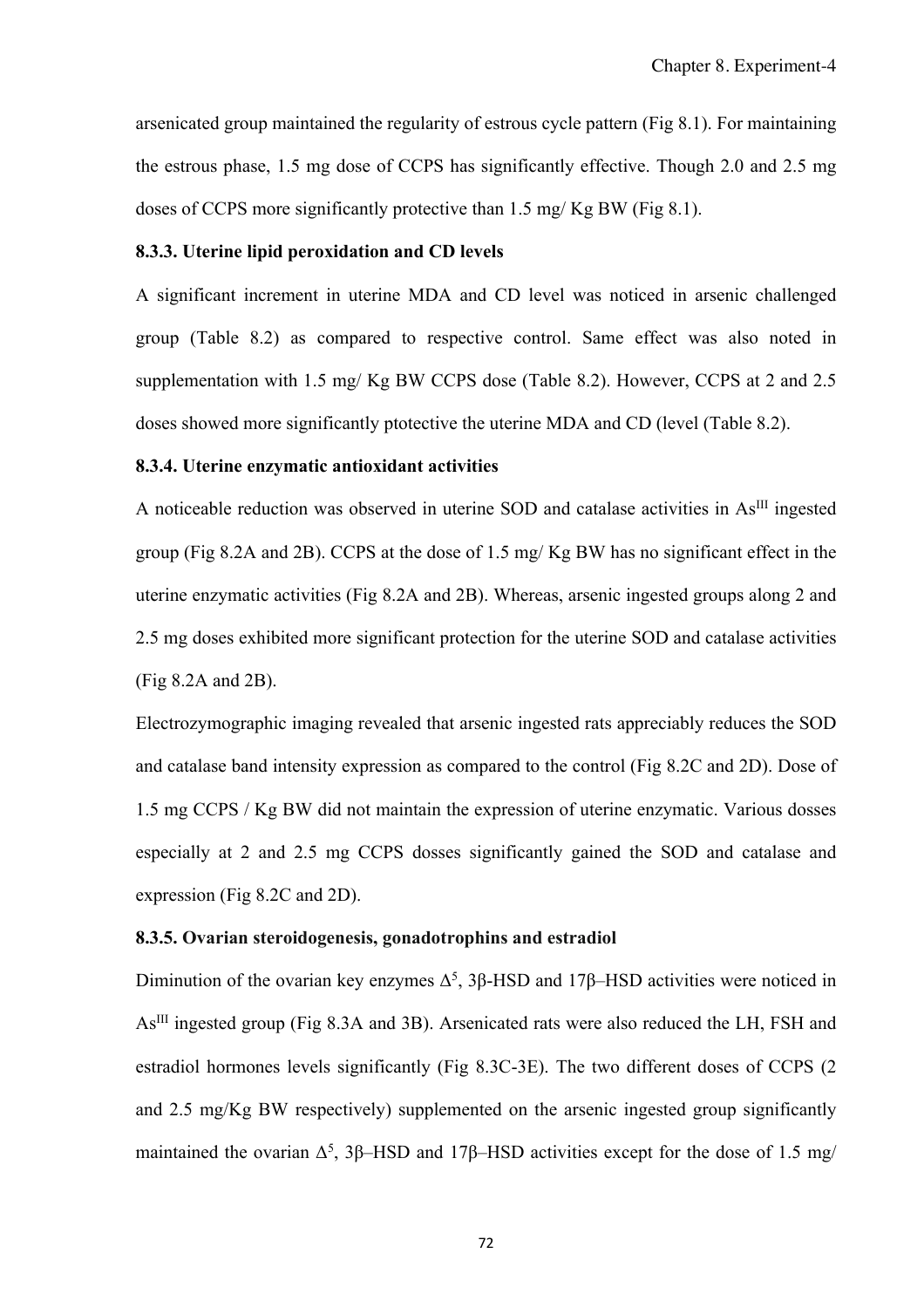Kg BW (Fig 8.3A and 3B). However, arsenicated rats with 2.0 and 2.5 mg doses of CCPS showed a significant enhancement in the level of LH, FSH and estradiol (Fig 8.3C-3E).

|                          | Body Weight (g)  |                 | Organs-somatic indices $(g\%)$ |                        |  |
|--------------------------|------------------|-----------------|--------------------------------|------------------------|--|
| <b>Groups</b>            | Final            | <b>Initial</b>  | Ovary in pair                  | <b>Uterus</b>          |  |
| Control                  | $107.4 \pm 3.41$ | $95.8 \pm 2.37$ | $0.08 \pm 0.0008$              | $0.194 \pm 0.0008$     |  |
| As <sup>III</sup>        | $116.8 \pm 1.58$ | $97.8 \pm 2.42$ | $0.07 \pm 0.002$ **            | $0.144 \pm 0.0012$ *** |  |
| $(10 \text{ mg/Kg BW})$  |                  |                 |                                |                        |  |
| $AsIII + CCPS$           | $114.8 \pm 3.52$ | $94.4 \pm 2.05$ | $0.087 \pm 0.0004*$            | $0.185 \pm 0.001$ ***  |  |
| $(10+1.5 \text{ mg/kg})$ |                  |                 | ###                            | ###                    |  |
| BW)                      |                  |                 |                                |                        |  |
| $AsIII + CCPS$           | $106.4 \pm 3.33$ | $97.4 \pm 2.68$ | $0.089 \pm 0.001*$             | $0.185 \pm 0.001$ ***  |  |
| $(10+2.0 \text{ mg/kg})$ |                  |                 | ###                            | ###                    |  |
| <b>BW</b> )              |                  |                 |                                |                        |  |
| $AsIII + CCPS$           | $109.6 \pm 3.19$ | $95.6 \pm 3.36$ | $0.096 \pm$                    | $0.188 \pm 0.0008*$    |  |
| $(10+2.5 \text{ mg/kg})$ |                  |                 | $0.0005***\#~\#~$              | ###                    |  |
| BW)                      |                  |                 |                                |                        |  |

### **Table 8.1.**

Table 8.1. Effects of three doses of CCPS on body mass and reproductive organs. Table represents mean  $\pm$  SE, N = 6. Presented values here are expressed using one-way ANOVA ANOVA with Dunnett's post Hoc t-test \*, \*\*, \*\*\* indicate p<0.05, p<0.01, p<0.001 versus the control with vehicle, whereas  $\# \# \#$  indicate p<0.001 versus As<sup>III</sup> treatment.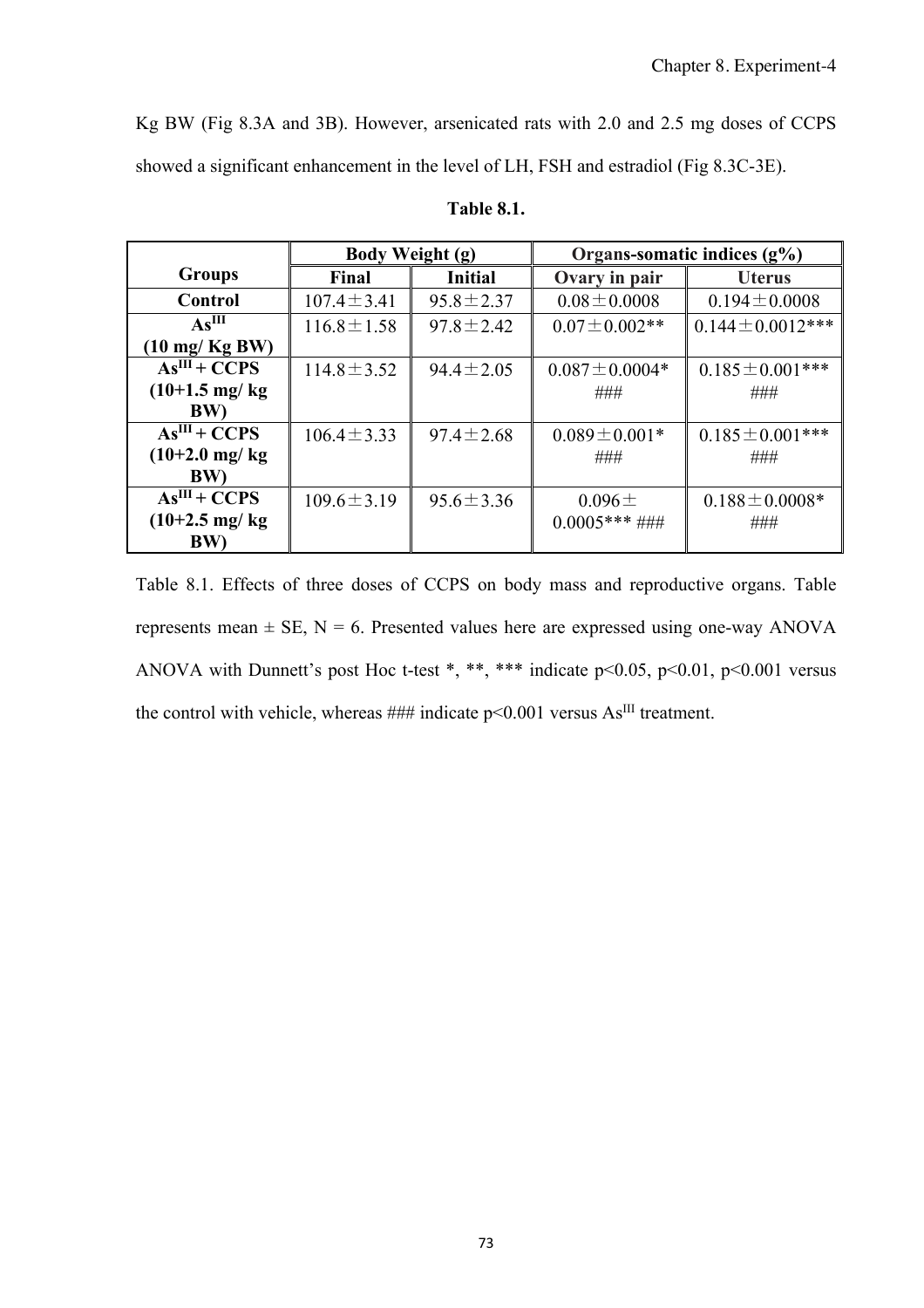

**Figure 8.1.** 

Fig 8.1. Effects of three doses of CCPS on the pattern of estrous cycle against arsenic ingested groups. The all data here represent mean  $\pm$  SE, N = 6. Presented values here are expressed using one-way ANOVA with Dunnett's post Hoc t-test \* indicate p<0.05 versus control with vehicle, whereas #, ## and ### indicate p<0.05, p<0.01 and p<0.001 versus  $As^{III}$ treatment.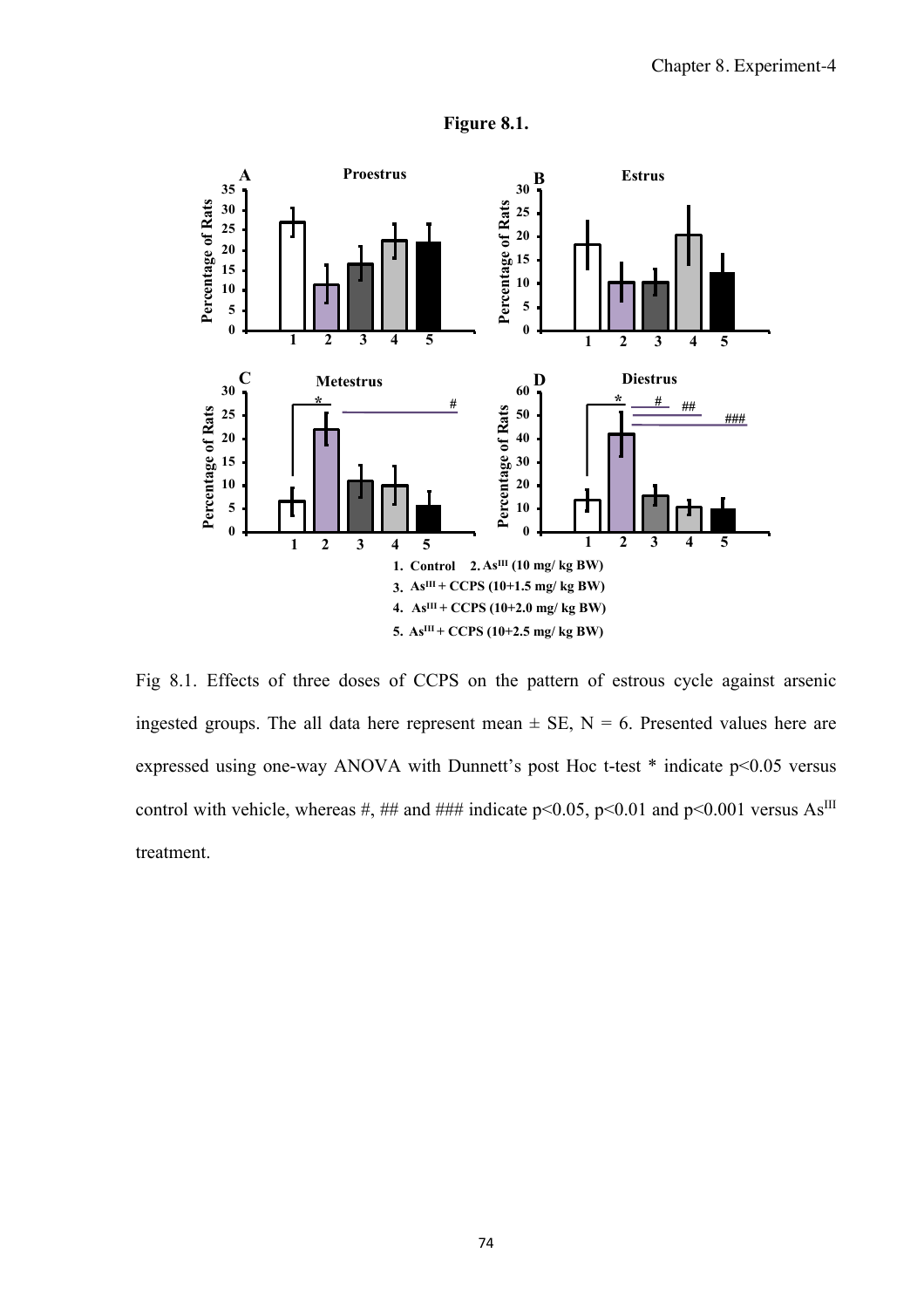**Table 8.2.** 

|                                               | Control        | As <sup>III</sup> | $AsIII + CCPS$        | $AsIII + CCPS$      | $AsIII + CCPS$        |  |  |  |
|-----------------------------------------------|----------------|-------------------|-----------------------|---------------------|-----------------------|--|--|--|
|                                               |                |                   | $(10+1.5 \text{ mg})$ | $(10+2.0)$ mg/      | $(10+2.5 \text{ mg})$ |  |  |  |
|                                               |                |                   | kg BW)                | kg BW)              | kg BW)                |  |  |  |
| <b>Free radical Profile of Uterine tissue</b> |                |                   |                       |                     |                       |  |  |  |
| MDA(nmol/mg                                   | $19.37 \pm 1.$ | $24.83 \pm 1.4$   | $23.14 \pm 1.80$      | $14.78 \pm 2.16 \#$ | $14.32 \pm 1.19 \#$   |  |  |  |
| of tissue)                                    | 85             | 4*                |                       |                     |                       |  |  |  |
| CD(nmol/mg of                                 | $16.22 \pm 1.$ | $26.48 \pm 1.8$   | $24.46 \pm 1.32$ *    | $17.2 \pm 02.09$ #  | $16.76 \pm 1.13 \#$   |  |  |  |
| tissue)                                       | 06             | $2^*$             |                       |                     |                       |  |  |  |

Table 8.2. Effects of three doses of CCPS on oxidative stress markers in uterine organ. Table represents mean  $\pm$  SE, N = 6. Presented values here are expressed using one-way ANOVA with Dunnett's post Hoc t-test \*indicate p<0.05 versus the control with vehicle, whereas #indicate p< $0.05$  versus  $As<sup>III</sup>$  treatment.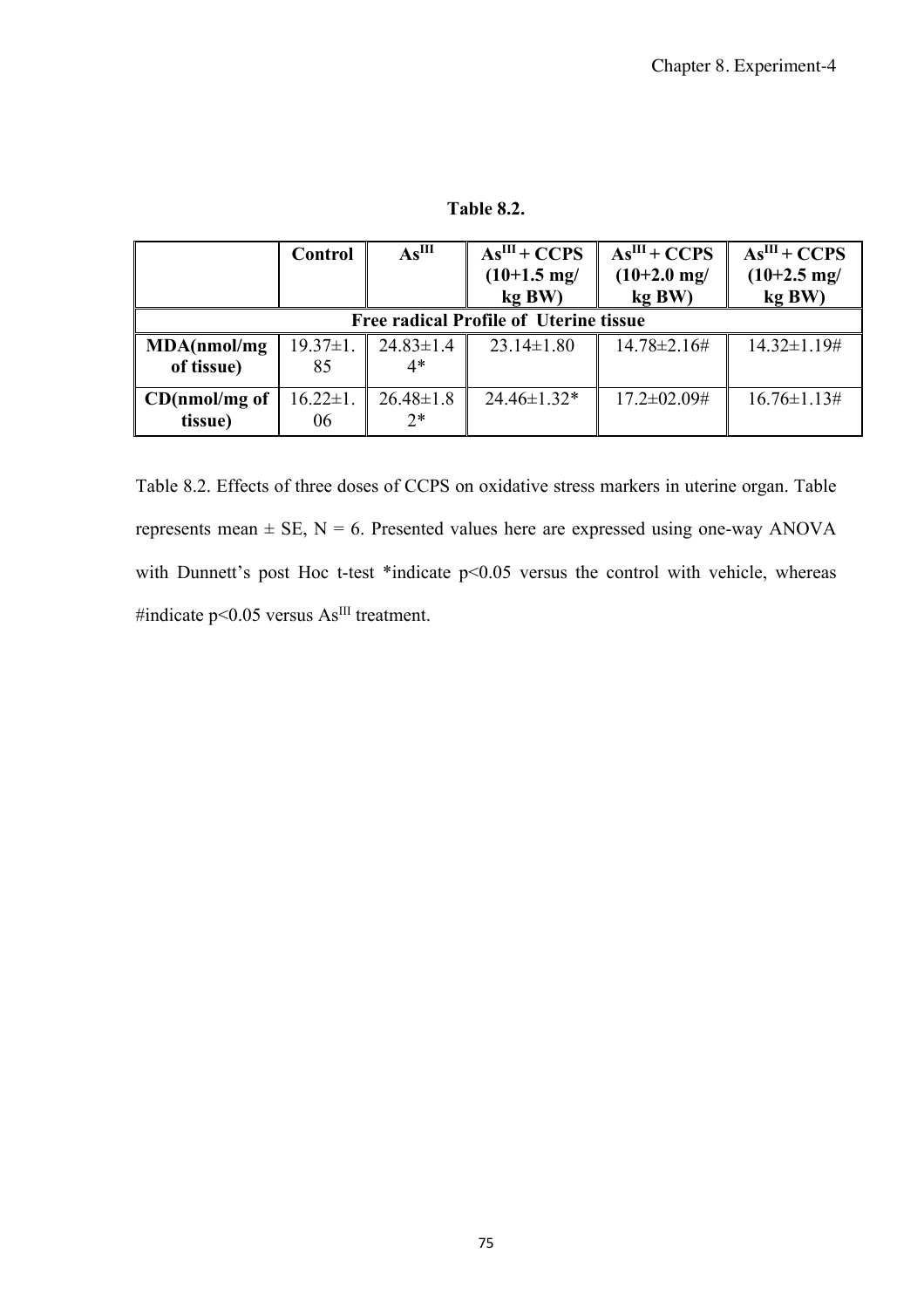

**Figure 8.2.** 

Fig 8.2. The spectrophotometry (A & B) data showing the effects of three doses of CCPS on uterine endogenous enzymes antioxidant (SOD & catalase) activities. Electrozymogram (C & D) images showing the effects of different doses of CCPS on uterine endogenous enzymes antioxidant expression. E & F data shows the band density  $(\%)$  of SOD and catalase respectively. Here, data represent mean  $\pm$  SE, N = 6, Presented values here are expressed using one-way ANOVA with Dunnett's post Hoc t-test  $*$ ,  $***$  indicates p<0.05, p<0.001 versus the control with vehicle, whereas #, ##, ### indicates,  $p<0.05$ ,  $p<0.01$ ,  $p<0.001$  versus As<sup>III</sup> treatment.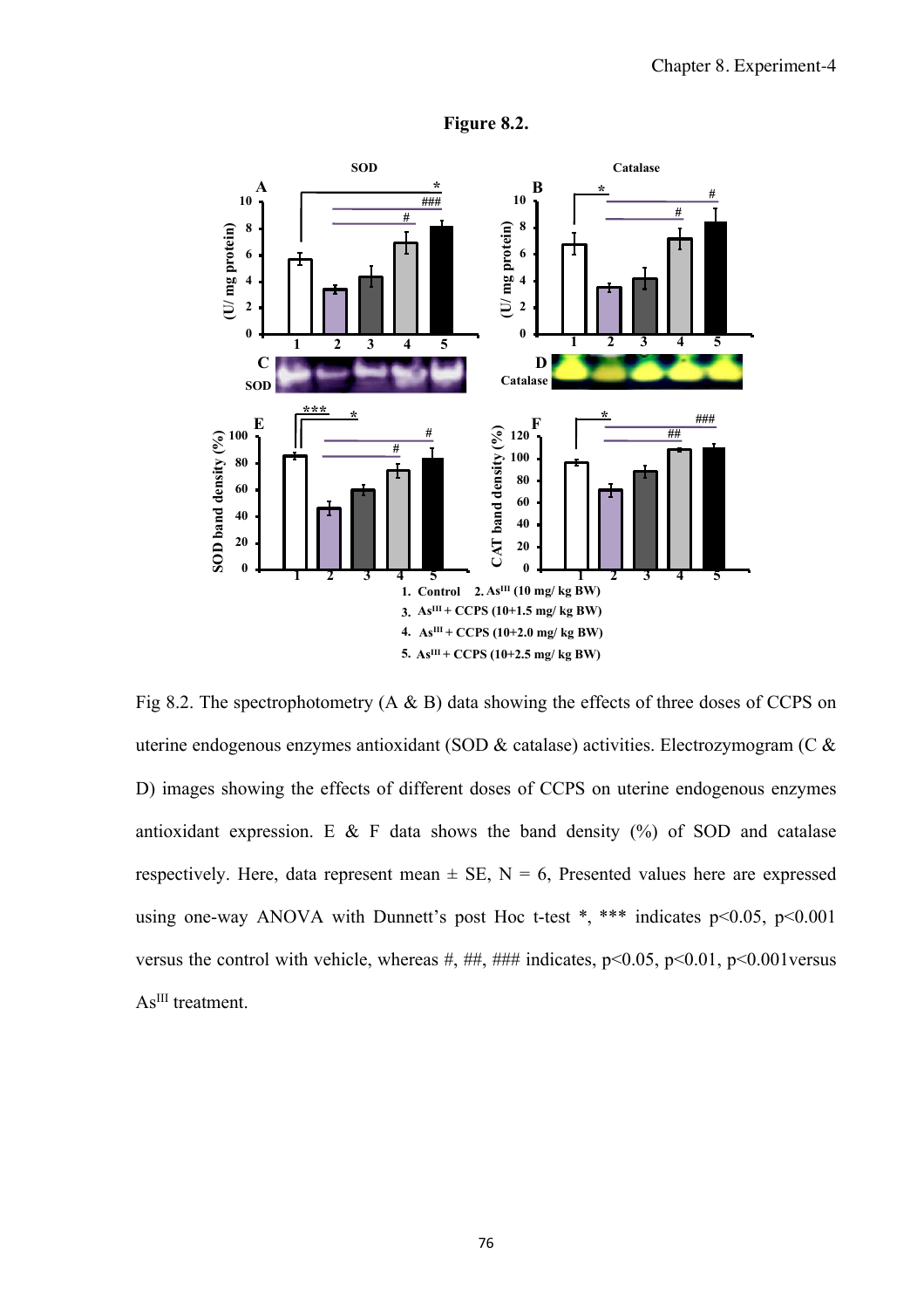

**Figure 8.3.** 

Fig 8.3. A & B denotes the effects of three doses of CCPS on ovarian key regulatory steroidogenic enzyme activity. C, D & E data shows that effects on gonadotrophin and estradiol hormones. Data are represent mean  $\pm$  SE, N = 6, Presented values here are expressed using one-way ANOVA with Dunnett's post Hoc t-test \*, \*\*,\*\*\* indicate p<0.05, p<0.01, p<0.001 versus the vehicle with control, whereas ##, ### indicate p<0.01, p<0.001 versus As<sup>III</sup>.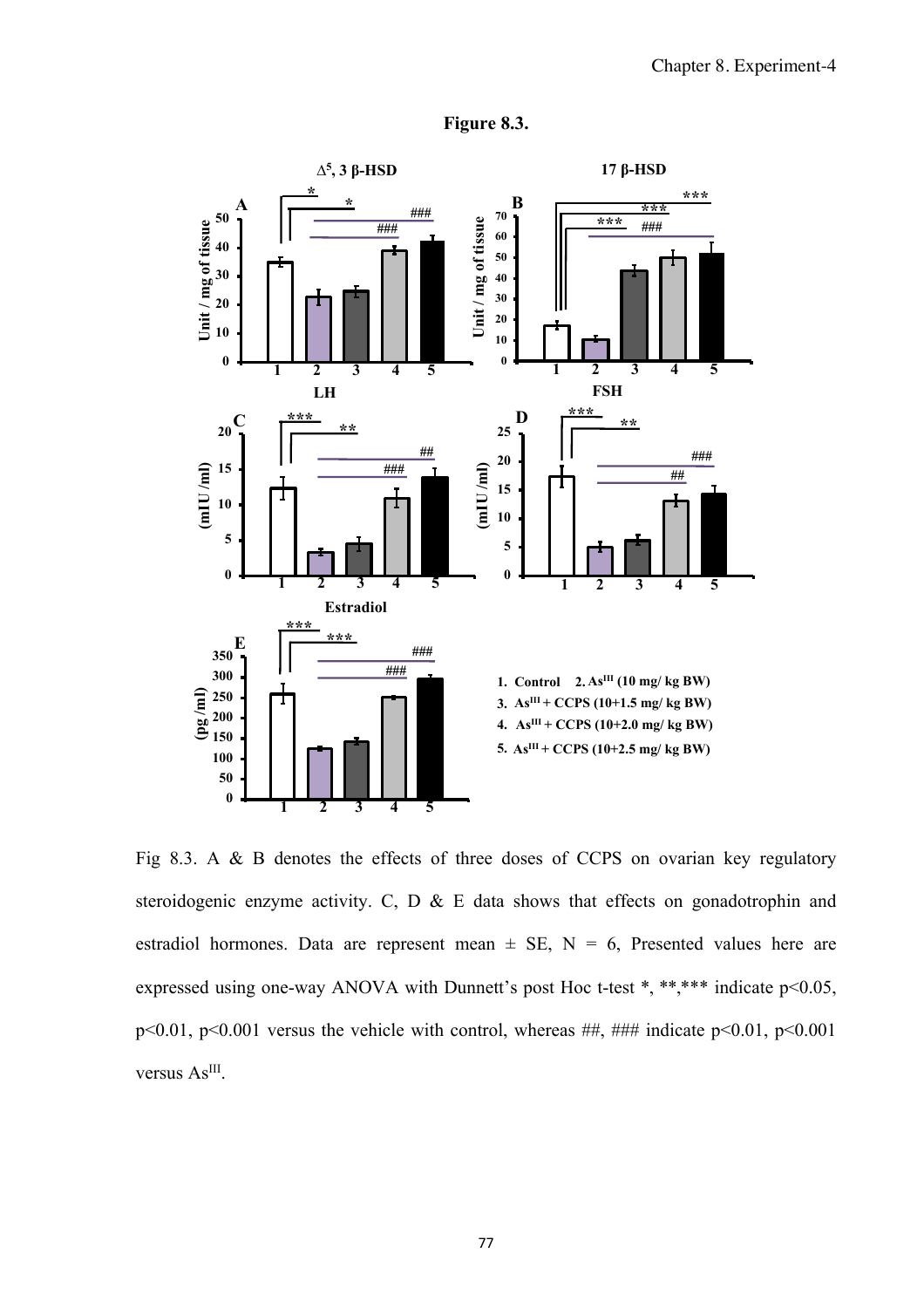#### **8.4. Discussion**

The sodium arsenite is a well-known repro-toxicant. Investigators experimentally explored the management of arsenic-induced hepato-toxicity (Sharma et al., 2009) as well as reprotoxicity (Jana et al., 2018) by the treatment of several plant extracts.

From the previous study it was found that various doses of polysaccharide of *Momordica charantia* have been used for the treatment of streptozotocin (STZ)-mediated diabetic mice at the doses of 100, 200 and 300 mg/ Kg BW for 30 days (Zhang et al., 2018). High doses of polysaccharide also have been used including 100, 200 and 300 mg/ Kg BW for 25 days and remove the myocardial infarction against isoproterenol (ISP) induced toxicity (Mohammad, 2017). Our earlier observation confirmed that polysaccharide extracted from *Momordica charantia* mitigates arsenic-induced oxidative stress in liver *in-vitro* (Perveen et al., 2017). In this experiment first time, we intended to observe the effect three different low doses of CCPS against arsenic-induced toxicity. This dose-dependent response will be also helpful to find out the most effective dose of CCPS against arsenic mediated ailments of the reproductive organs of female Wistar rats. Three different doses of CCPS consisting of 1.5 mg, 2.0 mg, and 2.5 mg per kg BW respectively were chosen for this experiment. However, the uterine tissue showed free radical generation following the arsenic ingestion. ROS further interacts with different cellular macromolecules (Hultberg et al., 2001). Our study revealed that arsenic caused significant elevation of MDA and CD in uterine tissue (Table 8.2) followed by a considerable arrestation of the intracellular antioxidant enzyme activities (Fig 8.2). This result is also consistent with the statement of other investigators that explored similar fashion of results with same dose (Maity et al., 2018). Body weight of the animals showed insignificant changes followed by reproductive organs' weight loss significantly in arsenicated group (Table 8.1). Consistent diestrus was noted in arsenicated rats (Fig 8.1).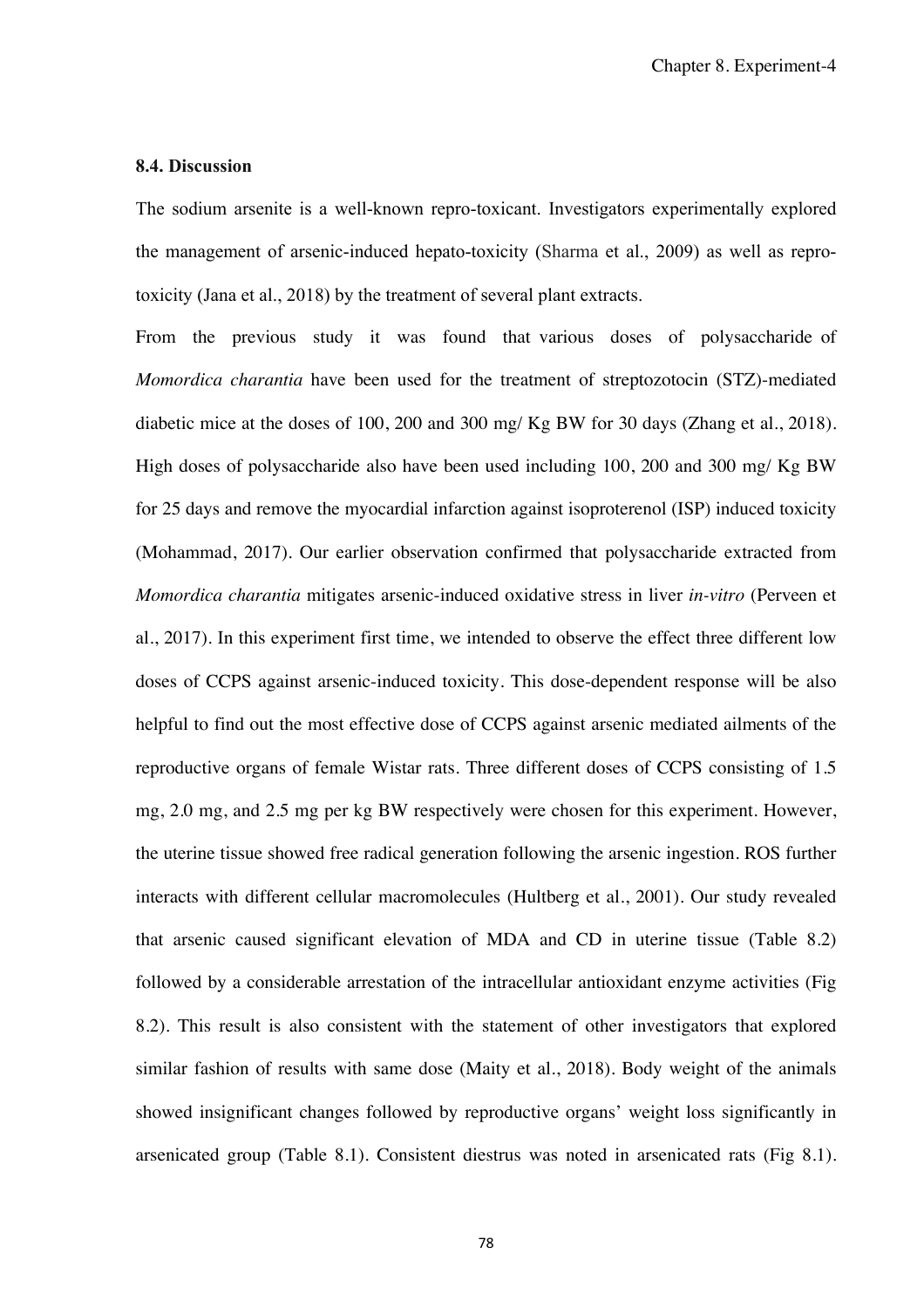Consistent diestrus is the indication of the alteration of uterine physiological responses due to the low level of estradiol (Maity et al., 2018). This experiment of CCPS dose-response is also documented with the low estradiol signaling in arsenic-treated rats. This is again supported by the inhibited ovarian steroidogenic activities  $(Δ<sup>s</sup>,3β-HSD)$  and  $17β-HSD)$  following arsenication in rats and (Fig 8.3) is also corroborated with the previous investigation of Dash et al., 2018. Moreover, our study first time indicates that CCPS with different-dose on arsenic fed rats significantly increased the size of the reproductive organs without significantly affecting body weight (Table 8.1). It was noticed that the extracted pectic polysaccharide of *Momordica charantia* has high radical scavenging activity. It scavenges nitric oxide through the involvement of the adequate intracellular antioxidant enzyme activities along with deprived lipid peroxidation (Gong et al., 2015). Our results illustrated that the various doses of CCPS on arsenic ingested rats were able to reduce the free radical products MDA and CD in uterine tissue (Table 8.2). It was earlier established that polysaccharide extract of *Momordica charantia* has a stimulatory action on intracellular antioxidant enzyme activities (Akila and Vennila, 2016). CCPS in arsenicated group in our experiment also contributed an increase of the intracellular antioxidant enzyme activities significantly (Fig 8.2). In addition, CCPS successfully protected ovarian steroidogenic response by inducing the activities of  $\Delta$ <sup>5</sup>, 3β-HSD and 17β-HSD (Fig 8.3). *Momordica charantia* has numerous pharmacological components such as saponins, momorcharins, glycosides, alkaloids, cryptoxanthin, etc (Grover and Yadav, 2004). CCPS extract of bitter gourd is composed of D-methyl galacturonate and D-galactose residue (4:1) (Panda et al., 2015). The structure has a series of negatively charged galacturonate acid. It also has excellent capability for the cation chelation (El-Zoghbi and Sitohy, 2001). Presence of hydroxyl groups in polysaccharide structure serve as hydrogen donators in contributing free radicals scavenging and neutralization of oxidative stress (Mohammad et al., 2016). It is confirmed that, arsenic mediated free radical generation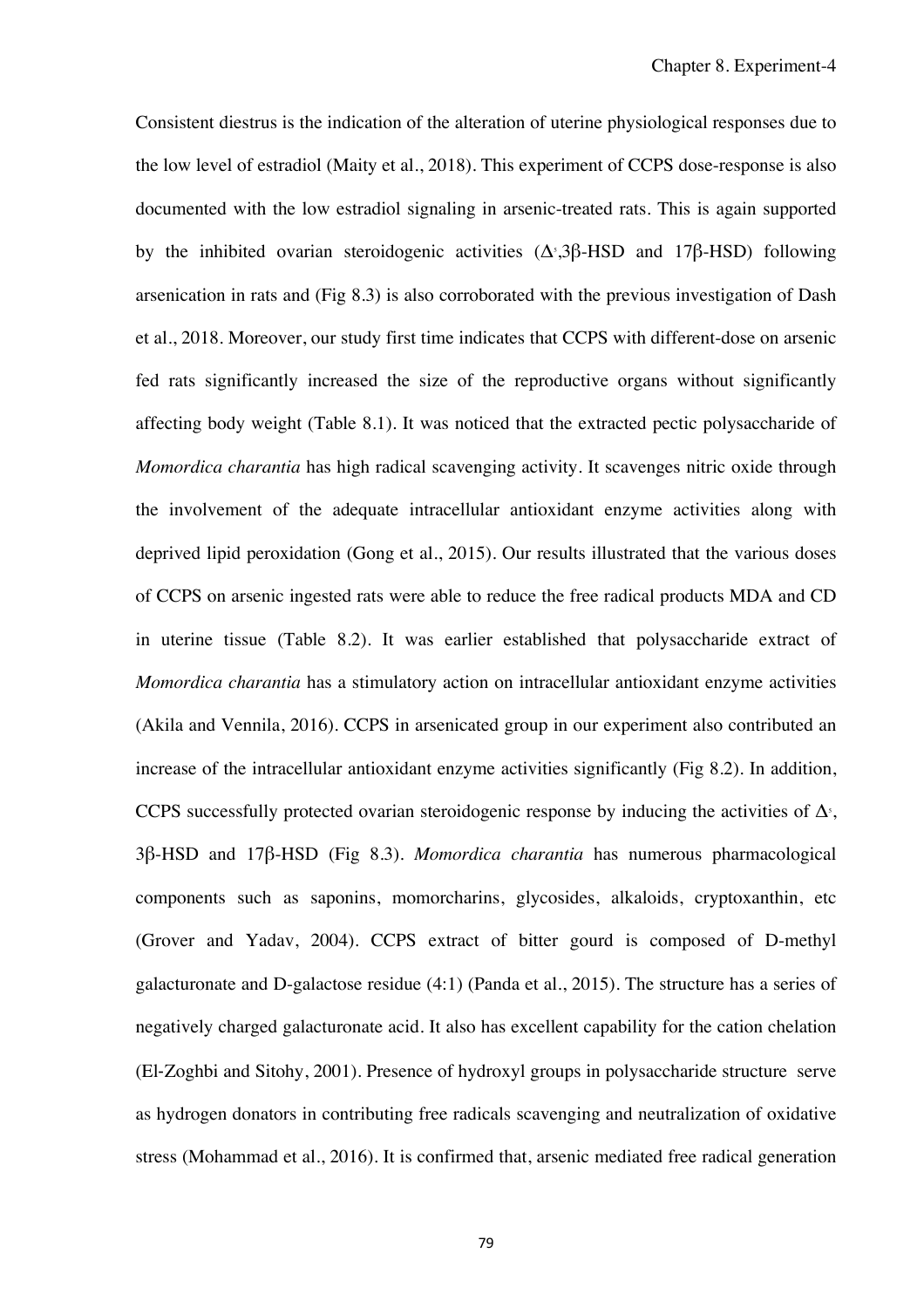was effectively arrested by CCPS co-administration since it maintains the reproductive organs weight towards normalcy by including steroidogenic activities in arsenicated rats. However, from the above information, it is confirmed that CCPS successfully renovates the arsenic-induced distorted function of female reproductive organs.

Based on these results it could be revealed that CCPS at two doses (2.0 and 2.5 mg/ Kg BW) showed more or less similar activities against arsenic-induced reproductive toxicity. The critical dose 2.0 mg/ Kg BW of CCPS effectively ameliorated sodium arsenite mediated alterations of uterine oxidative stress and ovarian steroidogenic activities following the restoration of enzymatic antioxidant activities. Here it is speculated that two possible mechanistic may be involved in the mitigation of arsenic-mediated ovarian and uterine ailments. CCPS exerts its positive action like antioxidant activity by scavenging free radicals and thereby reducing the oxidative stress and as well as other effects. Another mechanism explains that galacturonate in CCPS structure contributes to chelate arsenic and thereby eliminating arsenic via methylation process and finally improves uterine function and ovarian steroidogenesis (Fig 8.4).